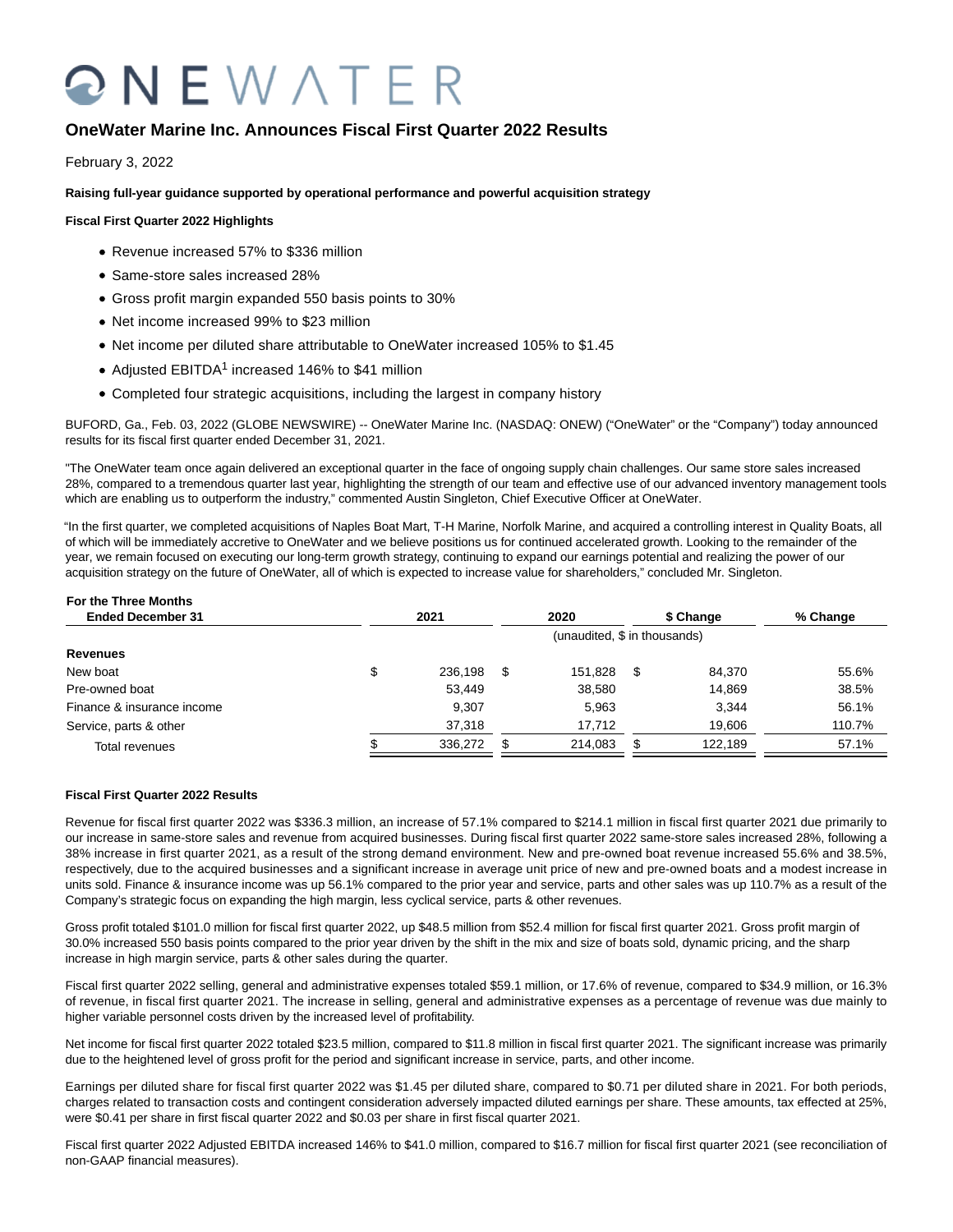As of December 31, 2021, the Company's cash and cash equivalents balance was \$67.9 million, an increase of \$42.0 million compared to \$26.0 million as of December 31, 2020. Total inventory as of December 31, 2021, increased sequentially to \$248.2 million compared to \$143.9 million on September 30, 2021. As expected, the Company was able to start building inventory levels following a robust summer selling season, supported by acquisition synergies. Total long-term debt as of December 31, 2021, was \$346.4 million, and long-term debt (net of \$67.9 million cash) is 1.5 times trailing twelve-month Adjusted EBITDA. The increase in long-term debt was related to acquisition financing for T-H Marine and Quality Boats.

#### **Subsequent Events**

Subsequent to the fiscal first quarter end, the Company announced the acquisition of JIF Marine, a provider of stainless steel ladders and docking products. This acquisition further diversifies and expands the Company's service, parts and other revenue stream.

#### **Fiscal Year 2022 Guidance**

The Company is raising its fiscal full year 2022 outlook for Adjusted EBITDA<sup>1</sup> to be in the range of \$210 million to \$220 million and earnings per diluted share to be in the range of \$8.00 to \$8.40, both of which includes the previously completed acquisitions and the recently announced acquisition of JIF Marine but excludes any other acquisitions that may be completed during the year. For the fiscal year 2022, OneWater maintains its anticipation that same store sales to be up high-single digits, despite an expected challenging inventory environment.

#### **Conference Call and Webcast**

 $\overline{\phantom{a}}$ 

OneWater will host a conference call to discuss its fiscal first quarter earnings on Thursday, February 3<sup>rd</sup>, 2022, at 8:30 am Eastern time. The conference call may be accessed by dialing (866) 220-5793 in the U.S./Canada or (615) 622-8064 for participants outside the U.S./Canada using the Conference ID #9198026. This call is being webcast and can be accessed through the "Events" section of the Company's website at [https://investor.onewatermarine.com/ w](https://www.globenewswire.com/Tracker?data=_uK9n0vrx_b4TU79WbkNKcpd9F6anpEP_oxNxDVpRqoS1g6UKpTA8WUX5KxoR-Gyel28VwhGqatTwdZE32wdBd4aB0BT7D56tEGVp62Nsr8nJOTqtFNn6V4meu6l_qPO)here it will be archived for one year.

<sup>1</sup> See reconciliation of non-GAAP financial measures below for a discussion of why reconciliations of forward looking Adjusted EBITDA are not available without unreasonable effort.

# ONEWATER MARINE INC. CONDENSED CONSOLIDATED STATEMENTS OF OPERATIONS (\$ in thousands except per share data) (Unaudited)

|                                                            |               | <b>Three Months Ended</b><br>December 31 |
|------------------------------------------------------------|---------------|------------------------------------------|
|                                                            | 2021          | 2020                                     |
| Revenues                                                   |               |                                          |
| New boat                                                   | \$<br>236,198 | \$<br>151,828                            |
| Pre-owned boat                                             | 53,449        | 38,580                                   |
| Finance & insurance income                                 | 9,307         | 5,963                                    |
| Service, parts & other                                     | 37,318        | 17,712                                   |
| Total revenues                                             | 336,272       | 214,083                                  |
| <b>Gross Profit</b>                                        |               |                                          |
| New boat                                                   | 60,302        | 29,296                                   |
| Pre-owned boat                                             | 14,079        | 8,128                                    |
| Finance & insurance                                        | 9,307         | 5,963                                    |
| Service, parts & other                                     | 17,277        | 9,049                                    |
| Total gross profit                                         | 100,965       | 52,436                                   |
| Selling, general and administrative expenses               | 59,096        | 34,860                                   |
| Depreciation and amortization                              | 1,749         | 963                                      |
| <b>Transaction costs</b>                                   | 3,045         | 200                                      |
| Loss on contingent consideration                           | 5,746         | 377                                      |
| Income from operations                                     | 31,329        | 16,036                                   |
| Other expense (income)                                     |               |                                          |
| Interest expense - floor plan                              | 877           | 920                                      |
| Interest expense - other                                   | 1,529         | 924                                      |
| Other expense (income), net                                | 548           | (94)                                     |
| Total other expense, net                                   | 2,954         | 1,750                                    |
| Income before income tax expense                           | 28,375        | 14,286                                   |
| Income tax expense                                         | 4,889         | 2,511                                    |
| Net income                                                 | 23,486        | 11,775                                   |
| Less: Net income attributable to non-controlling interests |               |                                          |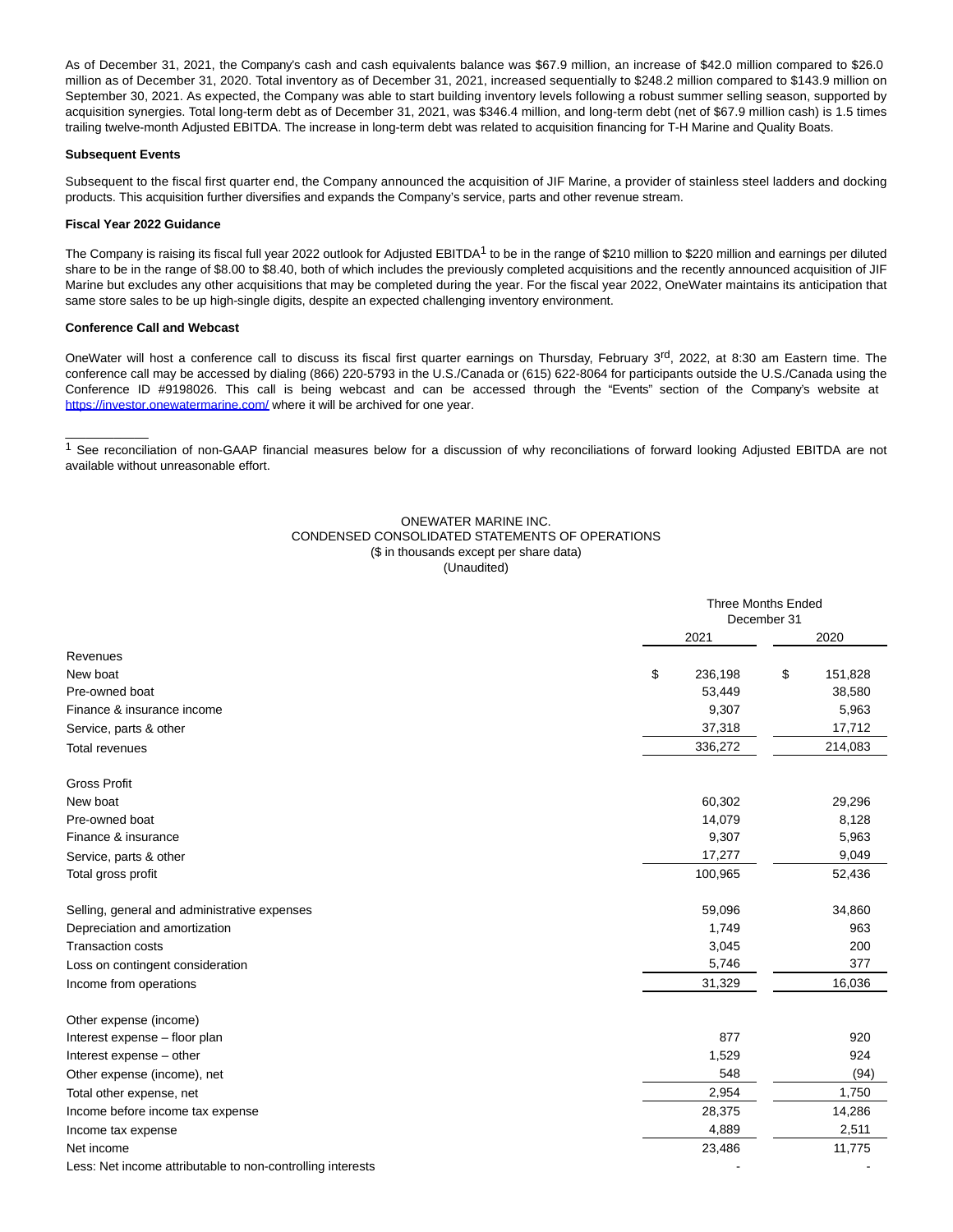| Less: Net income attributable to non-controlling interests of One Water Marine Holdings, LLC | 3.467  | 3,987  |  |
|----------------------------------------------------------------------------------------------|--------|--------|--|
| Net income attributable to OneWater Marine Inc                                               | 20.019 | 7,788  |  |
| Earnings per share of Class A common stock – basic                                           | 1.50   | 0.72   |  |
| Earnings per share of Class A common stock - diluted                                         | 1.45   | 0.71   |  |
| Basic weighted-average shares of Class A common stock outstanding                            | 13.380 | 10,776 |  |
| Diluted weighted-average shares of Class A common stock outstanding                          | 13,761 | 10,986 |  |
|                                                                                              |        |        |  |

# ONEWATER MARINE INC. CONDENSED CONSOLIDATED BALANCE SHEETS (\$ in thousands, except par value and share data) (Unaudited)

|                                                                                                                                                                                                                   |    | December 31.<br>2021 |    | December 31,<br>2020 |  |
|-------------------------------------------------------------------------------------------------------------------------------------------------------------------------------------------------------------------|----|----------------------|----|----------------------|--|
| Cash                                                                                                                                                                                                              | \$ | 67,908               | \$ | 25,952               |  |
| Restricted cash                                                                                                                                                                                                   |    | 6,861                |    | 3,984                |  |
| Accounts receivable, net                                                                                                                                                                                          |    | 37,643               |    | 14,499               |  |
| Inventories                                                                                                                                                                                                       |    | 248,212              |    | 196,114              |  |
| Prepaid expenses and other current assets                                                                                                                                                                         |    | 34,321               |    | 13,339               |  |
| Total current assets                                                                                                                                                                                              |    | 394,945              |    | 253,888              |  |
| Property and equipment, net                                                                                                                                                                                       |    | 74,638               |    | 62,833               |  |
| Operating lease right-of-use assets                                                                                                                                                                               |    | 118,054              |    | 73,196               |  |
| Other assets:                                                                                                                                                                                                     |    |                      |    |                      |  |
| Deposits                                                                                                                                                                                                          |    | 539                  |    | 392                  |  |
| Deferred tax assets                                                                                                                                                                                               |    | 32,956               |    | 14,342               |  |
| Identifiable intangible assets                                                                                                                                                                                    |    | 121,244              |    | 74,004               |  |
| Goodwill                                                                                                                                                                                                          |    | 419,675              |    | 146,562              |  |
| <b>Total other assets</b>                                                                                                                                                                                         |    | 574,414              |    | 235,300              |  |
| <b>Total assets</b>                                                                                                                                                                                               | \$ | 1,162,051            | \$ | 625,217              |  |
| Accounts payable                                                                                                                                                                                                  | \$ | 33,262               | \$ | 10,545               |  |
| Other payables and accrued expenses                                                                                                                                                                               |    | 30,096               |    | 17,557               |  |
| Customer deposits                                                                                                                                                                                                 |    | 56,986               |    | 23,386               |  |
| Notes payable – floor plan                                                                                                                                                                                        |    | 195,638              |    | 170,320              |  |
| Current operating lease liabilities                                                                                                                                                                               |    | 11,173               |    | 7,054                |  |
| Current portion of long-term debt                                                                                                                                                                                 |    | 19,420               |    | 10,481               |  |
| Current portion of tax receivable agreement liability                                                                                                                                                             |    | 915                  |    |                      |  |
| <b>Total current liabilities</b>                                                                                                                                                                                  |    | 347,490              |    | 239,343              |  |
| Other long-term liabilities                                                                                                                                                                                       |    | 29,617               |    | 4,766                |  |
| Tax receivable agreement liability, net of current portion                                                                                                                                                        |    | 45,290               |    | 17,556               |  |
| Noncurrent operating lease liabilities                                                                                                                                                                            |    | 107,452              |    | 66,530               |  |
| Long-term debt, net of current portion and unamortized debt issuance costs                                                                                                                                        |    | 327,008              |    | 111,466              |  |
| <b>Total liabilities</b>                                                                                                                                                                                          |    | 856,857              |    | 439,661              |  |
| Preferred stock, \$0.01 par value, 1,000,000 shares authorized, none issued and outstanding as of<br>December 31, 2021 and December 31, 2020                                                                      |    |                      |    |                      |  |
| Class A common stock, \$0.01 par value, 40,000,000 shares authorized, 13,852,296 shares issued<br>and outstanding as of December 31, 2021 and 10,867,291 shares issued and outstanding as of<br>December 31, 2020 |    | 139                  |    | 109                  |  |
| Class B common stock, \$0.01 par value, 10,000,000 shares authorized, 1,429,940 shares issued<br>and outstanding as of December 31, 2021 and 4,108,007 shares issued and outstanding as of                        |    |                      |    |                      |  |
| December 31, 2020                                                                                                                                                                                                 |    | 14                   |    | 41                   |  |
| Additional paid-in capital                                                                                                                                                                                        |    | 166,411              |    | 111,859              |  |
| Retained earnings                                                                                                                                                                                                 |    | 94,529               |    | 25,618               |  |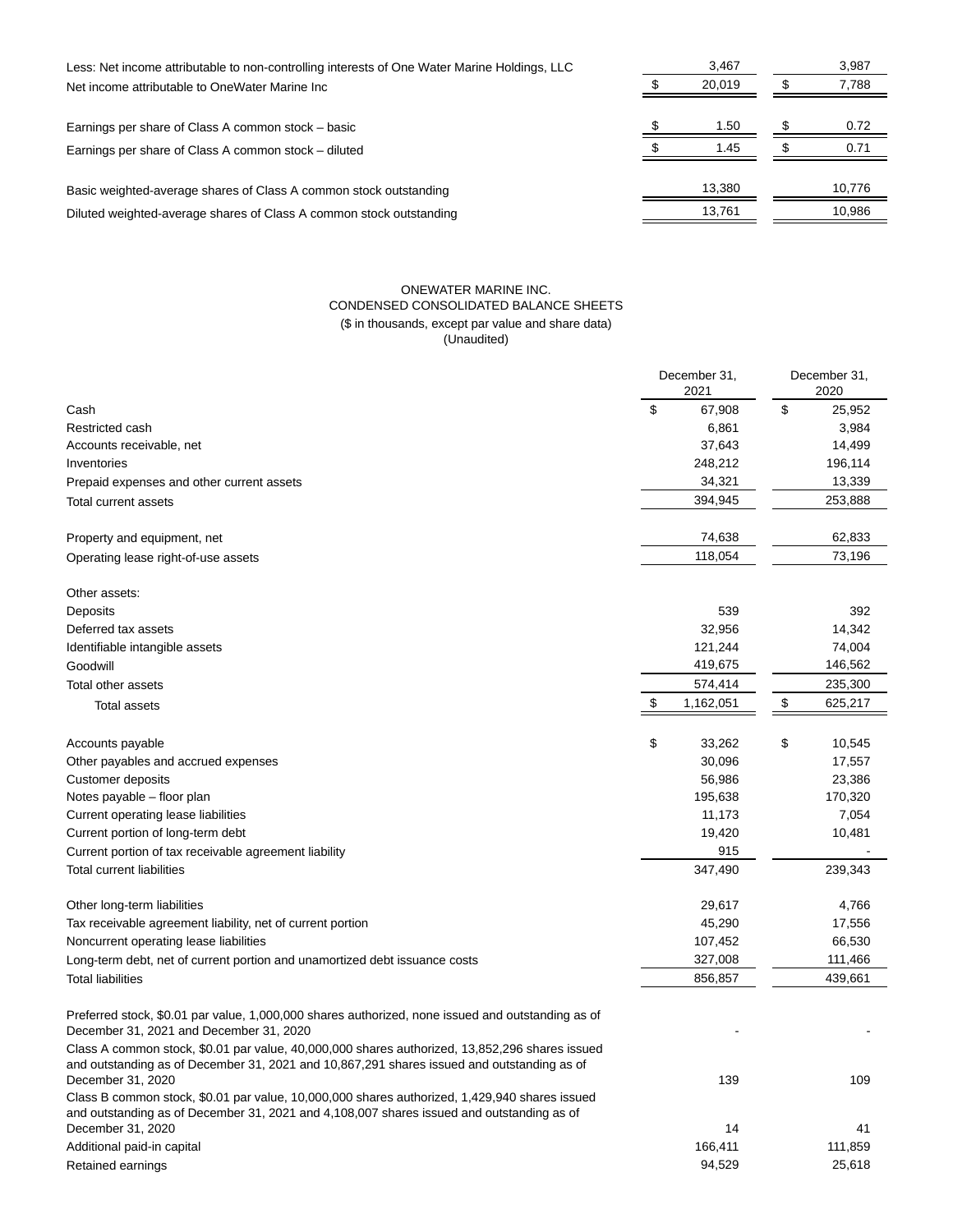| Total stockholders' equity attributable to OneWater Marine Inc | 261.093  | 137.627 |
|----------------------------------------------------------------|----------|---------|
| Equity attributable to non-controlling interests               | 44.101   | 47,929  |
| Total stockholders' equity                                     | 305.194  | 185,556 |
| Total liabilities and stockholders' equity                     | .162.051 | 625.217 |

# ONEWATER MARINE INC. Reconciliation of Non-GAAP Financial Measures (amounts in thousands, except per share data) (Unaudited)

|                                  | Three months ended<br>December 31. |        |      |        |      | Trailing twelve<br>months ended<br>December 31, |  |  |
|----------------------------------|------------------------------------|--------|------|--------|------|-------------------------------------------------|--|--|
| Description                      | 2021                               |        | 2020 |        | 2021 |                                                 |  |  |
| Net income                       | \$                                 | 23.486 | \$   | 11.775 | S    | 128,124                                         |  |  |
| Interest expense – other         |                                    | 1,529  |      | 924    |      | 4,949                                           |  |  |
| Income tax expense               |                                    | 4,889  |      | 2,511  |      | 28,180                                          |  |  |
| Depreciation and amortization    |                                    | 1.749  |      | 963    |      | 6,197                                           |  |  |
| Loss on contingent consideration |                                    | 5,746  |      | 377    |      | 8,618                                           |  |  |
| Loss on extinguishment of debt   |                                    |        |      |        |      |                                                 |  |  |
| <b>Transaction costs</b>         |                                    | 3,045  |      | 200    |      | 3,714                                           |  |  |
| Other expense (income), net      |                                    | 548    |      | (94)   |      | 394                                             |  |  |
| <b>Adjusted EBITDA</b>           |                                    | 40,992 |      | 16,656 |      | 180,176                                         |  |  |

# **About OneWater Marine Inc.**

OneWater Marine Inc. is one of the largest and fastest-growing premium marine retailers in the United States. OneWater operates a total of 75 retail locations, 8 distribution centers/warehouses and multiple online marketplaces in 15 different states, several of which are in the top twenty states for marine retail expenditures. OneWater offers a broad range of products and services and has diversified revenue streams, which include the sale of new and pre-owned boats, finance and insurance products, parts and accessories, maintenance, repair and other services.

#### **Non-GAAP Financial Measures and Key Performance Indicators**

This press release and our related earnings call contain certain non-GAAP financial measures, including Adjusted EBITDA as a measure of our operating performance. Management believes these measures may be useful in performing meaningful comparisons of past and present operating results, to understand the performance of the Company's ongoing operations and how management views the business. Reconciliations of reported GAAP measures to adjusted non-GAAP measures are included in the financial schedules contained in this press release. These measures, however, should not be construed as an alternative to any other measure of performance determined in accordance with GAAP. Because our non-GAAP financial measures may be defined differently by other companies, our definition of these non-GAAP financial measures may not be comparable to similarly titled measures of other companies, thereby diminishing its utility. We have not reconciled non-GAAP forward-looking measures, including Adjusted EBITDA guidance, to their corresponding GAAP measures due to the high variability and difficulty in making accurate forecasts and projections, particularly with respect to acquisition contingent consideration and transaction costs. Acquisition contingent consideration and transaction costs are affected by the acquisition, integration and post-acquisition performance of our acquirees which is difficult to predict and subject to change. Accordingly, reconciliations of forward-looking Adjusted EBITDA is not available without unreasonable effort.

#### Adjusted EBITDA

We define Adjusted EBITDA as net income (loss) before interest expense – other, income tax expense, depreciation and amortization and other (income) expense, further adjusted to eliminate the effects of items such as the gain (loss) on contingent consideration, gain (loss) on extinguishment of debt and transaction costs. See reconciliation above.

Our board of directors, management team and lenders use Adjusted EBITDA to assess our financial performance because it allows them to compare our operating performance on a consistent basis across periods by removing the effects of our capital structure (such as varying levels of interest expense), asset base (such as depreciation and amortization) and other items (such as the gain or loss on contingent consideration, gain or loss on extinguishment of debt and transaction costs) that impact the comparability of financial results from period to period. We present Adjusted EBITDA because we believe it provides useful information regarding the factors and trends affecting our business in addition to measures calculated under GAAP. Adjusted EBITDA is not a financial measure presented in accordance with GAAP. We believe that the presentation of this non-GAAP financial measure will provide useful information to investors and analysts in assessing our financial performance and results of operations across reporting periods by excluding items we do not believe are indicative of our core operating performance.

#### Same-Store Sales

We define same-store sales as sales from our stores excluding new and acquired stores. New and acquired stores become eligible for inclusion in the comparable store base at the end of the store's thirteenth month of operations under our ownership and revenues are only included for identical months in the same-store base periods. Stores relocated within an existing market remain in the comparable store base for all periods. Additionally,